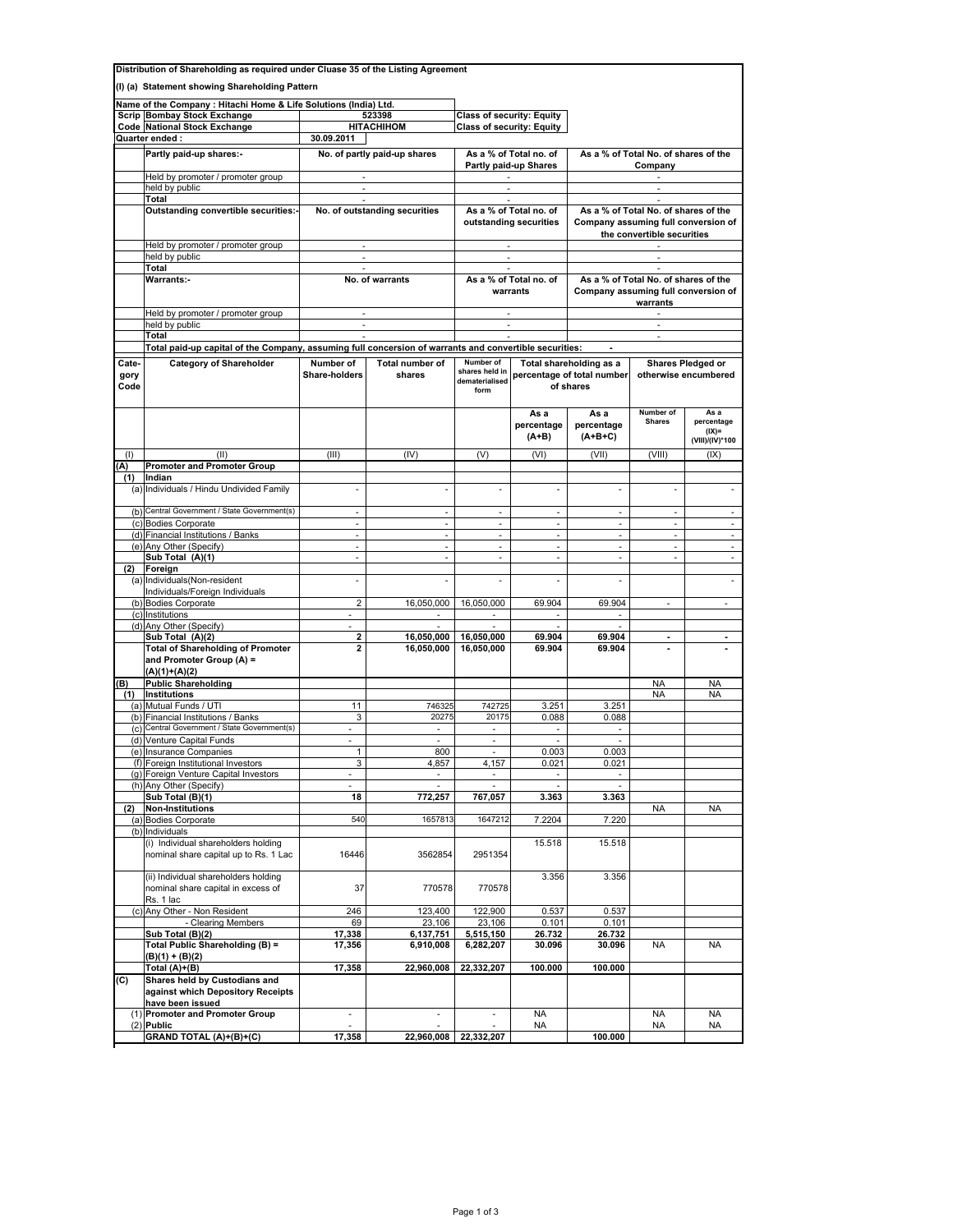| (I) (b) Statement showing holding of securities (including shares, warrants, convertible securities) of persons belonging to the category "Promoter and Promoter Group" |                                                                                                                                                                                 |                           |                                             |                          |                                                   |                                                                         |                             |                                                               |                                                  |                                                                       |                                                                                                                                                                                 |
|-------------------------------------------------------------------------------------------------------------------------------------------------------------------------|---------------------------------------------------------------------------------------------------------------------------------------------------------------------------------|---------------------------|---------------------------------------------|--------------------------|---------------------------------------------------|-------------------------------------------------------------------------|-----------------------------|---------------------------------------------------------------|--------------------------------------------------|-----------------------------------------------------------------------|---------------------------------------------------------------------------------------------------------------------------------------------------------------------------------|
| Sr.<br>No.                                                                                                                                                              | Name of the Shareholder                                                                                                                                                         |                           | Details of shares held                      |                          | Encumbered shares (*)                             |                                                                         | <b>Details of warrants</b>  |                                                               | Details of<br>convertible<br>securities          |                                                                       | <b>Total Shares</b><br>(including<br>underlying<br>shares<br>assuming full<br>conversion of<br>warrants and<br>convertible<br>securities) as<br>a % of diluted<br>share capital |
|                                                                                                                                                                         |                                                                                                                                                                                 | No of Shares<br>held      | As a % of grand<br>total $(A)+(B)+(C)$      | No                       | As a<br>percentage<br>$(VI) = (V)/(III)^*$<br>100 | As a % of<br>grand total<br>(A)+(B)+(C) of<br>sub-clause<br>(I)(a)(VII) | No of<br>warrants<br>held   | As a % of<br>total no. of<br>warrants of<br>the same<br>class | No of<br>conver-<br>tible<br>securitie<br>s held | As a % of<br>total no. of<br>conver-<br>tible<br>securities<br>of the |                                                                                                                                                                                 |
| (1)                                                                                                                                                                     | (II)                                                                                                                                                                            | (III)                     | (IV)                                        | (V)                      | (VI)                                              | (VII)                                                                   | (VIII)                      | (IX)                                                          | (X)                                              | (XI)                                                                  | (XII)                                                                                                                                                                           |
| 1<br>2                                                                                                                                                                  | Hitachi Home & Life Solutions, Inc.*<br>Hitachi India Pvt. Ltd.                                                                                                                 | 15550000<br>500000        | 67.726<br>2.178                             | $\pmb{0}$<br>$\mathbf 0$ | 0<br>0                                            | 0<br>$\mathbf 0$                                                        | 0<br>0                      | 0.000<br>0.000                                                | 0<br>0                                           | 0.000<br>0.000                                                        | 67.726<br>2.178                                                                                                                                                                 |
|                                                                                                                                                                         | <b>Total</b>                                                                                                                                                                    | 16050000                  | 69.904                                      |                          |                                                   |                                                                         |                             | 0.000                                                         | 0                                                | 0.000                                                                 | 69.904                                                                                                                                                                          |
|                                                                                                                                                                         | (I) (c) (i) Statement showing holding of securities (including shares, warrants, convertible securities) of persons belonging to the category "Public" and holding more than    |                           |                                             |                          |                                                   |                                                                         |                             |                                                               |                                                  |                                                                       |                                                                                                                                                                                 |
| Sr.                                                                                                                                                                     | 1% of the total number of shares<br>Name of the Shareholder                                                                                                                     | No of Shares              | Shares as a                                 |                          | <b>Details of warrants</b>                        | Details of convertible                                                  |                             | <b>Total Shares</b>                                           |                                                  |                                                                       |                                                                                                                                                                                 |
| No.                                                                                                                                                                     |                                                                                                                                                                                 | held                      | percentage of total                         |                          |                                                   | securities                                                              |                             | (including underlying                                         |                                                  |                                                                       |                                                                                                                                                                                 |
|                                                                                                                                                                         |                                                                                                                                                                                 |                           | number of shares                            | No of                    | As a % of                                         | No of                                                                   | % w.r.t.                    | shares assuming full                                          |                                                  |                                                                       |                                                                                                                                                                                 |
|                                                                                                                                                                         |                                                                                                                                                                                 |                           | <b>fi.e., Grand Total</b><br>$(A)+(B)+(C)$  | warrants<br>held         | total no. of<br>warrants of                       | convertible<br>securities                                               | total no. of<br>convertible | conversion of warrants<br>and convertible                     |                                                  |                                                                       |                                                                                                                                                                                 |
|                                                                                                                                                                         |                                                                                                                                                                                 |                           | indicated in                                |                          | the same                                          | held                                                                    | securities                  | securities) as a % of                                         |                                                  |                                                                       |                                                                                                                                                                                 |
|                                                                                                                                                                         |                                                                                                                                                                                 |                           | Statement at para                           |                          | class                                             |                                                                         | of the same                 | diluted share capital                                         |                                                  |                                                                       |                                                                                                                                                                                 |
|                                                                                                                                                                         |                                                                                                                                                                                 |                           | $(I)(a)$ above}                             |                          |                                                   |                                                                         | class                       |                                                               |                                                  |                                                                       |                                                                                                                                                                                 |
|                                                                                                                                                                         | BAJAJ ALLIANZ LIFE INSURANCE                                                                                                                                                    |                           |                                             |                          |                                                   |                                                                         |                             |                                                               |                                                  |                                                                       |                                                                                                                                                                                 |
|                                                                                                                                                                         | <b>COMPANY LTD</b>                                                                                                                                                              | 890000                    | 3.876                                       | 0                        | 0.000                                             | 0                                                                       | 0.000                       |                                                               | 3.876                                            |                                                                       |                                                                                                                                                                                 |
|                                                                                                                                                                         |                                                                                                                                                                                 |                           |                                             |                          |                                                   |                                                                         |                             |                                                               |                                                  |                                                                       |                                                                                                                                                                                 |
|                                                                                                                                                                         | Total                                                                                                                                                                           | 890000                    | 3.876                                       | 0                        | 0.000                                             | 0                                                                       | 0.000                       |                                                               | 3.876                                            |                                                                       |                                                                                                                                                                                 |
|                                                                                                                                                                         | (I) (c) (ii) Statement showing holding of securities (including shares, warrants, convertible securities) of persons (together with PAC) belonging to the category "Public" and |                           |                                             |                          |                                                   |                                                                         |                             |                                                               |                                                  |                                                                       |                                                                                                                                                                                 |
| Sr.                                                                                                                                                                     | nolding more than 5% of the total number of shares of the Company<br>Name of the Shareholder                                                                                    | No of Shares              | Shares as a                                 |                          | <b>Details of warrants</b>                        | <b>Details of convertible</b>                                           |                             | <b>Total Shares</b>                                           |                                                  |                                                                       |                                                                                                                                                                                 |
| No.                                                                                                                                                                     |                                                                                                                                                                                 | held                      | percentage of total                         |                          |                                                   | securities                                                              |                             | (including underlying                                         |                                                  |                                                                       |                                                                                                                                                                                 |
|                                                                                                                                                                         |                                                                                                                                                                                 |                           | number of shares                            | No of                    | As a % of                                         | No of                                                                   | % w.r.t.                    | shares assuming full                                          |                                                  |                                                                       |                                                                                                                                                                                 |
|                                                                                                                                                                         |                                                                                                                                                                                 |                           | {i.e., Grand Total                          | warrants<br>held         | total no. of<br>warrants of                       | convertible<br>securities                                               | total no. of<br>convertible | conversion of warrants<br>and convertible                     |                                                  |                                                                       |                                                                                                                                                                                 |
|                                                                                                                                                                         |                                                                                                                                                                                 |                           | $(A)+(B)+(C)$<br>indicated in               |                          | the same                                          | held                                                                    | securities                  | securities) as a % of                                         |                                                  |                                                                       |                                                                                                                                                                                 |
|                                                                                                                                                                         |                                                                                                                                                                                 |                           | <b>Statement at para</b>                    |                          | class                                             |                                                                         | of the same                 | diluted share capital                                         |                                                  |                                                                       |                                                                                                                                                                                 |
|                                                                                                                                                                         |                                                                                                                                                                                 |                           | (I)(a) above}                               |                          |                                                   |                                                                         | class                       |                                                               |                                                  |                                                                       |                                                                                                                                                                                 |
|                                                                                                                                                                         | No such shareholder                                                                                                                                                             |                           |                                             |                          |                                                   |                                                                         |                             |                                                               |                                                  |                                                                       |                                                                                                                                                                                 |
|                                                                                                                                                                         | Total                                                                                                                                                                           |                           |                                             |                          |                                                   |                                                                         |                             |                                                               |                                                  |                                                                       |                                                                                                                                                                                 |
|                                                                                                                                                                         | (I) (d) Statement showing details of locke-in shares                                                                                                                            |                           |                                             |                          |                                                   |                                                                         |                             |                                                               |                                                  |                                                                       |                                                                                                                                                                                 |
| Sr.                                                                                                                                                                     | Name of the Shareholder                                                                                                                                                         | Category of               | Number of Locked-                           |                          | Locked-in Shares as a percentage of               |                                                                         |                             |                                                               |                                                  |                                                                       |                                                                                                                                                                                 |
| No.                                                                                                                                                                     |                                                                                                                                                                                 | Share- holders  in Shares |                                             |                          |                                                   | total number of shares {i.e., Grand Total                               |                             |                                                               |                                                  |                                                                       |                                                                                                                                                                                 |
|                                                                                                                                                                         |                                                                                                                                                                                 | (Promo-ters/              |                                             |                          | (A)+(B)+(C) indicated in Statement at             |                                                                         |                             |                                                               |                                                  |                                                                       |                                                                                                                                                                                 |
|                                                                                                                                                                         |                                                                                                                                                                                 | Public)                   |                                             | para (I)(a) above}       |                                                   |                                                                         |                             |                                                               |                                                  |                                                                       |                                                                                                                                                                                 |
|                                                                                                                                                                         | No share of the Company is in Lock-in period.                                                                                                                                   |                           |                                             |                          |                                                   |                                                                         |                             |                                                               |                                                  |                                                                       |                                                                                                                                                                                 |
|                                                                                                                                                                         | (II) (a) Statement showing details of Depository Receipts (DRs)                                                                                                                 |                           |                                             |                          |                                                   |                                                                         |                             |                                                               |                                                  |                                                                       |                                                                                                                                                                                 |
| Sr.                                                                                                                                                                     | Type of outstanding DR (ADRs,                                                                                                                                                   | Number of                 | Number of Shares                            |                          |                                                   | Shares underlying oustanding DRs as a                                   |                             |                                                               |                                                  |                                                                       |                                                                                                                                                                                 |
| No.                                                                                                                                                                     | GDRs, SDRs, etc.)                                                                                                                                                               | outstanding<br><b>DRs</b> | underlying<br>oustanding DRs                |                          | percentage of total number of shares              |                                                                         |                             |                                                               |                                                  |                                                                       |                                                                                                                                                                                 |
|                                                                                                                                                                         |                                                                                                                                                                                 |                           |                                             |                          |                                                   | {i.e., Grand Total (A)+(B)+(C) indicated                                |                             |                                                               |                                                  |                                                                       |                                                                                                                                                                                 |
|                                                                                                                                                                         | No Depository Receipt Issued by the Company.<br>(II) (b) Statement showing Hoding of Depository Receipts (DRs), where underlying shares held by 'promoter / promoter            |                           |                                             |                          |                                                   |                                                                         |                             |                                                               |                                                  |                                                                       |                                                                                                                                                                                 |
|                                                                                                                                                                         | group' are in excess of 1% of the total number of shares                                                                                                                        |                           |                                             |                          |                                                   |                                                                         |                             |                                                               |                                                  |                                                                       |                                                                                                                                                                                 |
| Sr.<br>No.                                                                                                                                                              | Name of the DR holder                                                                                                                                                           | Type of<br>outstanding    | <b>Number of Shares</b><br>under-lying out- |                          | percentage of total number of shares              | Shares underlying oustanding DRs as a                                   |                             |                                                               |                                                  |                                                                       |                                                                                                                                                                                 |
|                                                                                                                                                                         |                                                                                                                                                                                 | DR (ADRs,                 | standing DRs                                |                          | {i.e., Grand Total (A)+(B)+(C) indicated          |                                                                         |                             |                                                               |                                                  |                                                                       |                                                                                                                                                                                 |
|                                                                                                                                                                         |                                                                                                                                                                                 | GDRs, SDRs,               |                                             |                          | in Statement at para (I)(a) above}                |                                                                         |                             |                                                               |                                                  |                                                                       |                                                                                                                                                                                 |
|                                                                                                                                                                         |                                                                                                                                                                                 | etc.)                     |                                             |                          |                                                   |                                                                         |                             |                                                               |                                                  |                                                                       |                                                                                                                                                                                 |
|                                                                                                                                                                         | No such Depository Receipt.                                                                                                                                                     |                           |                                             |                          |                                                   |                                                                         |                             |                                                               |                                                  |                                                                       |                                                                                                                                                                                 |

\* Hitachi Home & Life Solutions, Inc. merged and after merger known as Hitachi Appliances, Inc.